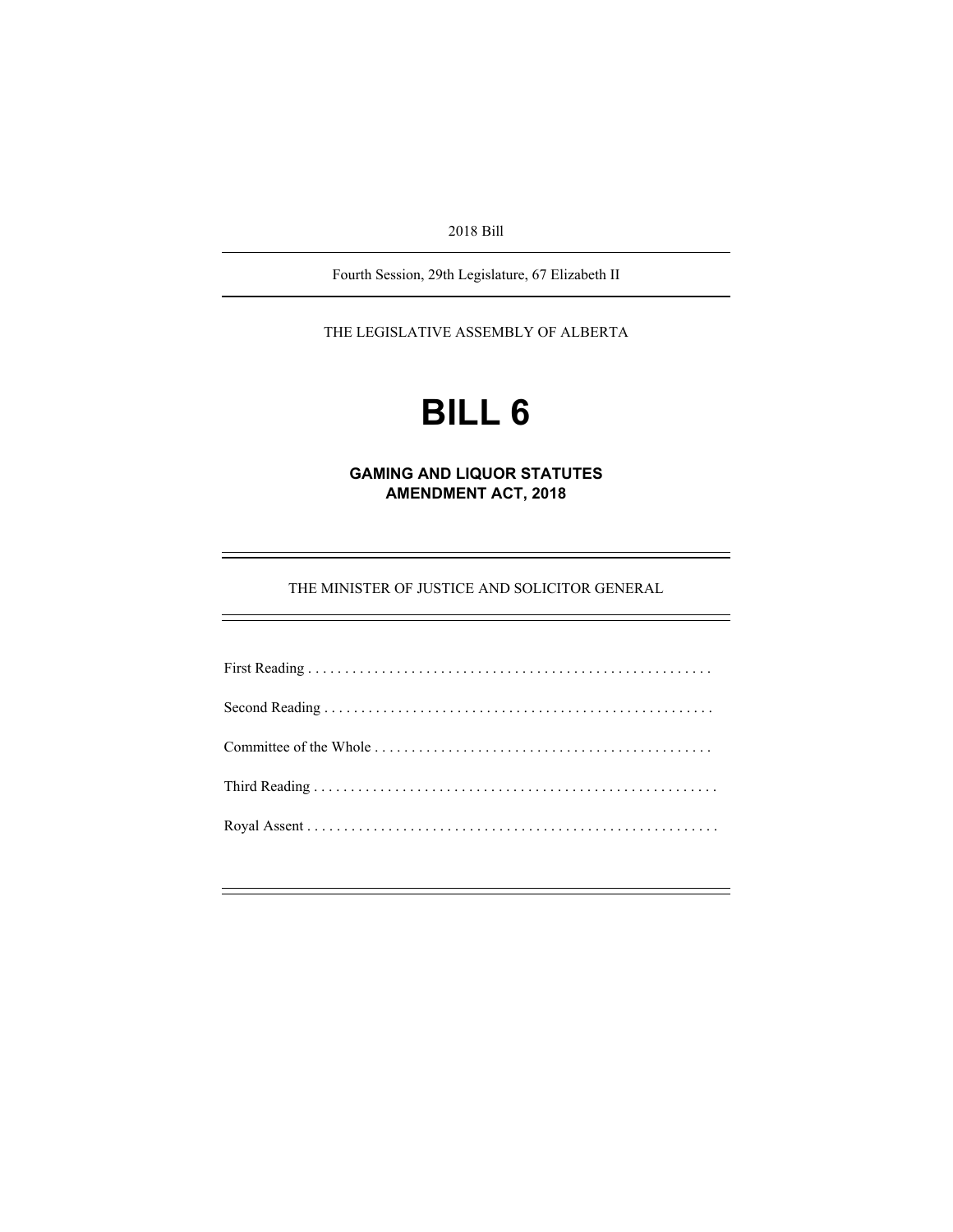*Bill 6* 

# **BILL 6**

2018

# **GAMING AND LIQUOR STATUTES AMENDMENT ACT, 2018**

*(Assented to , 2018)* 

HER MAJESTY, by and with the advice and consent of the Legislative Assembly of Alberta, enacts as follows:

# **An Act to Control and Regulate Cannabis**

## **Amends SA 2017 c21**

**1(1)** *An Act to Control and Regulate Cannabis* **is amended by this section.**

# **(2) Section 3(c) is repealed and the following is substituted:**

- **(c) by adding the following after clause (g):**
- (g.1) "federal Act",
	- (i) except in sections  $77(c)$  and  $92(3)$ , means the *Cannabis Act* (Canada);
	- (ii) in sections  $77(c)$  and  $92(3)$ , means any Act of Canada;

#### **(3) Section 7 is amended**

**(a) in the new section 90.01 by striking out** "The Commission may" **and substituting** "Subject to the federal Act, the Commission may";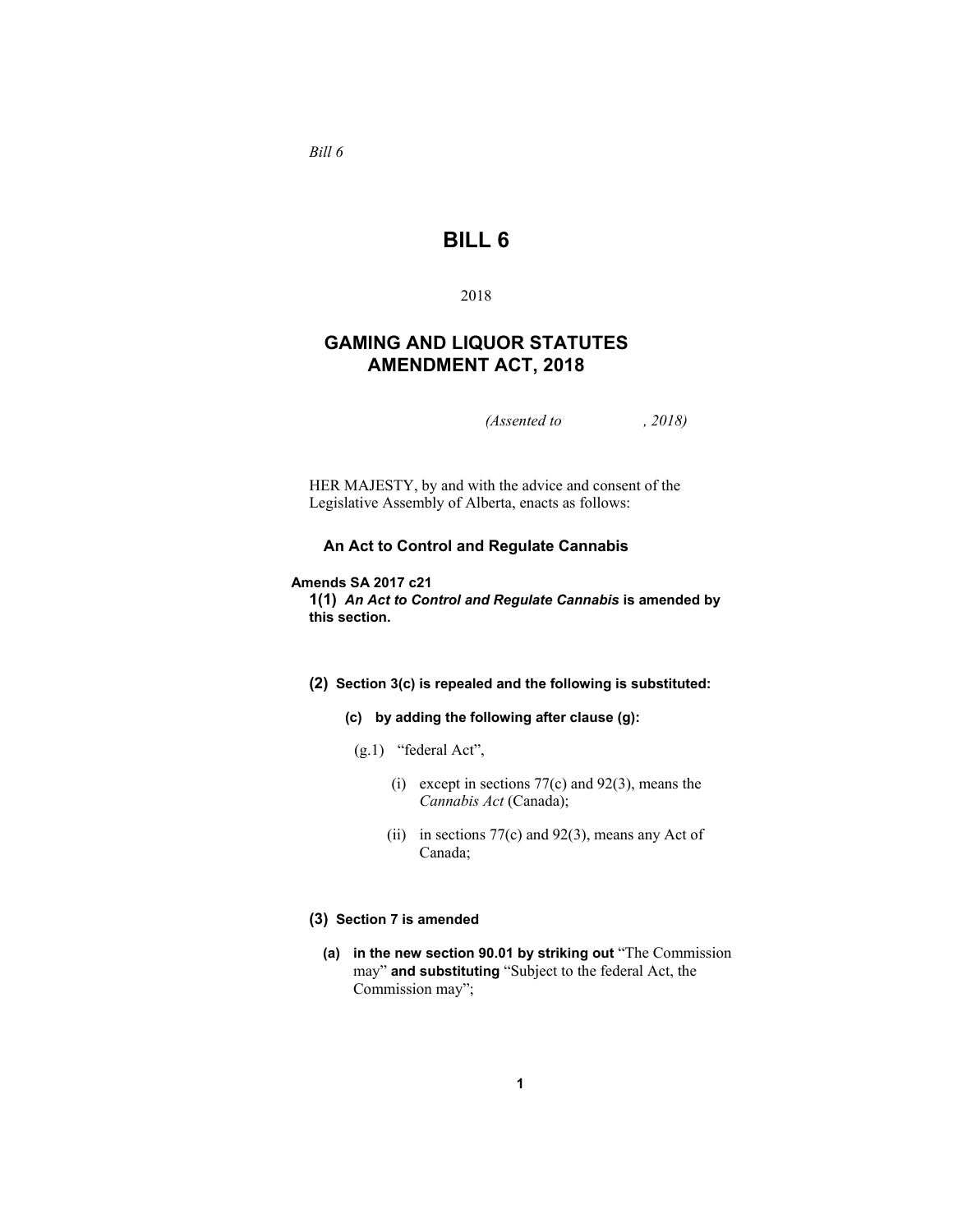# **Explanatory Notes**

# **An Act to Control and Regulate Cannabis**

- **1**(1) Amends chapter 21 of the Statutes of Alberta, 2017.
- (2) Section 3 presently reads in part:
	- *3 Section 1(1) is amended* 
		- *(c) by adding the following after clause (g):*
		- *(g.1) "federal Act" means the Cannabis Act (Canada);*
- (3) Section 7 presently reads in part:
	- *7 The following is added after Part 3:*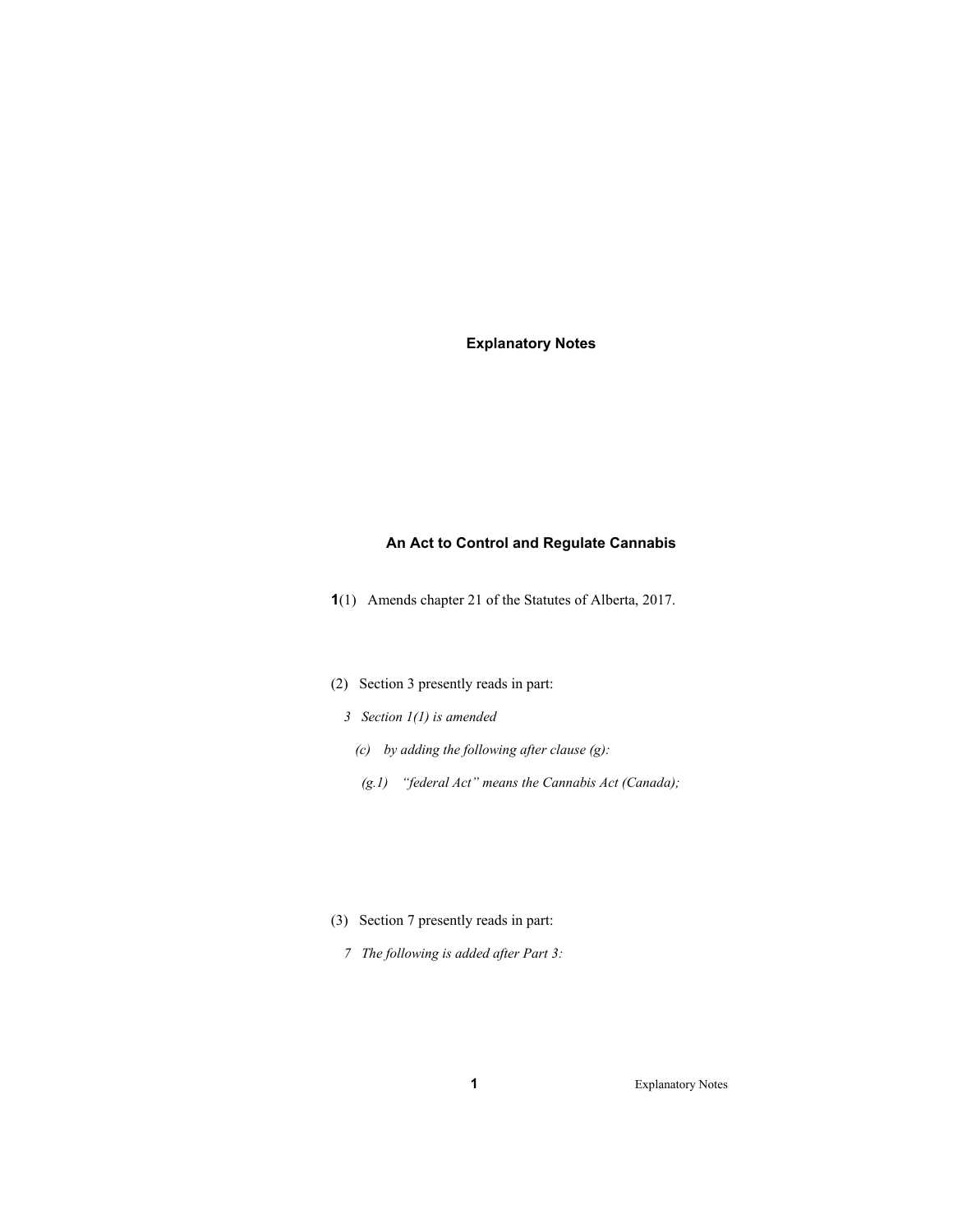#### **(b) by adding the following after the new section 90.07:**

#### **Qualified employees**

**90.071(1)** The Commission may create and maintain a list of individuals who have met the requirements of this Act and the regulations that are applicable to employees of cannabis licensees and, in maintaining the list, may remove the names of individuals who cease to meet those requirements.

**(2)** The Commission may collect, use and disclose information, including personal information, for the purposes of creating and maintaining the list referred to in subsection (1).

**(3)** Before employing an individual to work in a premises that is the subject of a cannabis licence, the cannabis licensee must confirm that the individual is in good standing on the list referred to in subsection (1).

#### **(c) in the new section 90.09 by adding the following after subsection (2):**

**(3)** Despite subsection (1)(b), the board may, in accordance with the regulations, issue a cannabis licence that authorizes the sale of cannabis in a location where things other than cannabis accessories or prescribed things are sold.

#### **(d) by repealing the new section 90.12 and substituting the following:**

#### **Sales to cannabis licensee**

**90.12(1)** In selling cannabis to a cannabis licensee or other purchaser, the Commission may charge whatever price, including any mark-up, that it considers appropriate.

**(2)** When the Commission sells cannabis to cannabis licensees, the price of cannabis must be the same, at any one time, for all licensees holding the same class of licence.

**(3)** The Commission must not deliver cannabis it has sold to a cannabis licensee until the licensee has paid for the cannabis in the manner required by the board.

**(4)** In subsection (1), "mark-up" means the profit generated by the Commission on the sale of cannabis.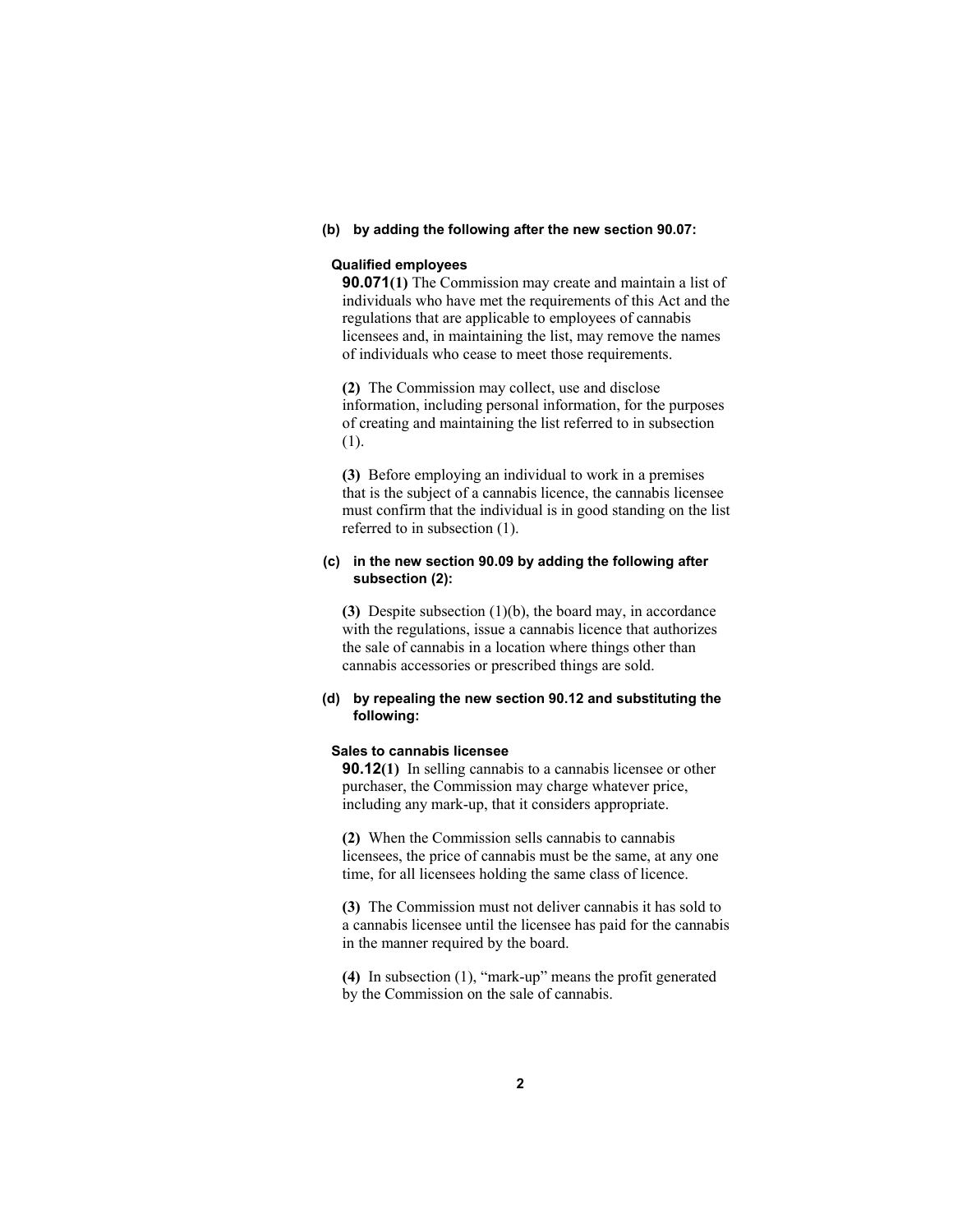*Commission's general authority* 

*90.01 The Commission may import, distribute, purchase, sell, transport, possess and store cannabis.* 

#### *Separate business*

*90.09(1) The board may not issue a cannabis licence that authorizes the sale of cannabis unless* 

- *(a) the business under which the activities authorized by the licence will be carried out is separate from any other business of the applicant, and*
- *(b) the activities authorized by the licence will be carried out in a location where no alcohol, tobacco, pharmaceuticals or other things are sold except cannabis, unless the other things sold are cannabis accessories or prescribed things.*

*(2) Despite subsection (1)(a), the board may issue more than one cannabis licence that authorizes the sale of cannabis if the business under which the activities authorized by those licences will be carried out is separate from any other business of the applicant.* 

#### *Sales to cannabis licensee*

*90.12(1) When the Commission sells cannabis to cannabis licensees, the price of cannabis must be the same, at any one time, for all licensees holding the same class of licence.* 

*(2) The Commission must not deliver cannabis it has sold to a cannabis licensee until the licensee has paid for the cannabis in the manner required by the board.* 

*90.17(1) The board may make policies respecting the advertising and promoting of cannabis.* 

*(2) Every cannabis licensee and registrant under section 90.13 must comply with the policies.* 

*90.18 No cannabis licensee or employee or agent of a cannabis licensee whose licence authorizes the sale or provision of cannabis at licensed premises may sell, offer to sell or provide cannabis at the licensed premises except* 

 *(a) where the cannabis is authorized to be sold by the Commission or acquired in accordance with board policies, and*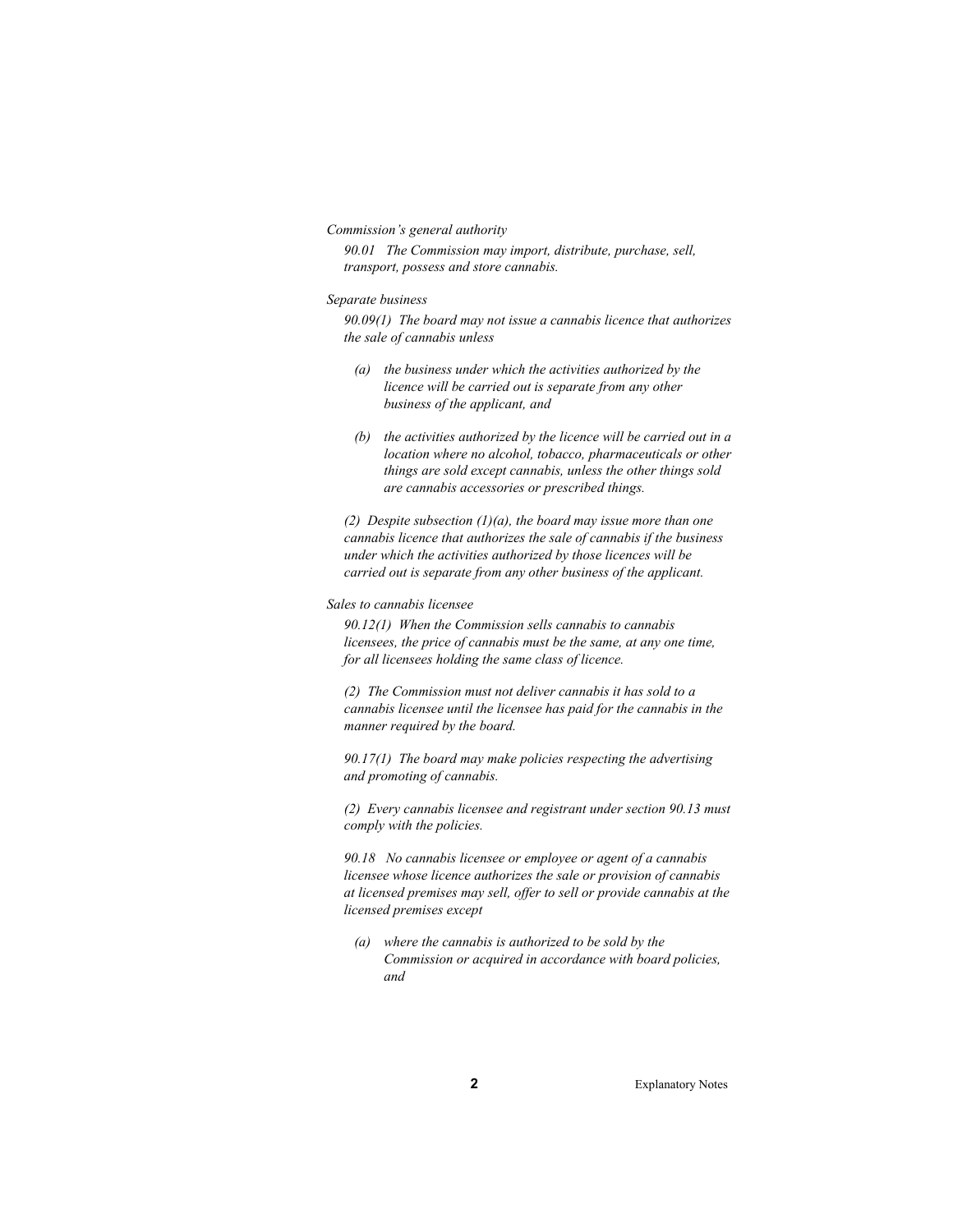**(e) by repealing the new section 90.17(1) and substituting the following:** 

#### **Advertising, display and promotion of cannabis and cannabis accessories**

**90.17(1)** The board may make policies respecting the advertising, display and promotion of cannabis and cannabis accessories.

**(f) by adding the following after the new section 90.17:** 

#### **Business name and signage**

**90.171(1)** It is a condition of every cannabis licence that

- (a) signage for a premises described in the licence must not use
	- (i) any term commonly associated with medicine, health or pharmaceuticals, including, without limitation, the term pharmacy, dispensary, apothecary, drug store, medicine, medicinal, health, therapeutic or clinic, or
	- (ii) any symbol or graphic commonly associated with a term referred to in subclause (i),

#### and

 (b) the name of a business under which a premises described in the licence is operated must not include a term referred to in clause (a)(i).

**(2)** In this section, a reference to a term includes any derivation or abbreviation of the term.

#### **(g) by renumbering the new section 90.18 as section 90.18(1) and adding the following after subsection (1):**

**(2)** No cannabis licensee or employee or agent of a cannabis licensee may alter in any way, or permit any other person to alter in any way, cannabis that is offered for sale at a licensed premises.

#### **(h) by adding the following after the new section 90.28:**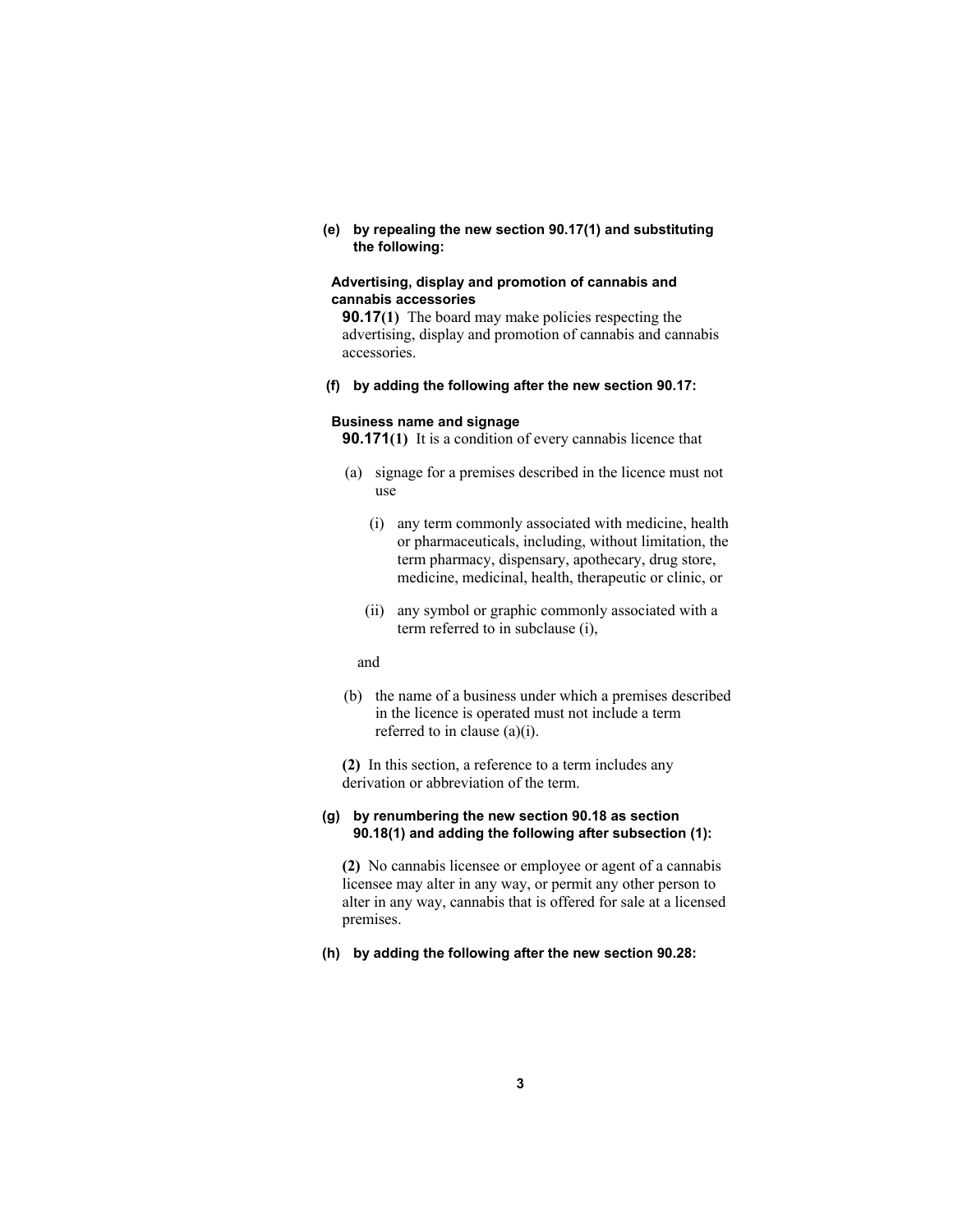*(b) in accordance with the regulations.*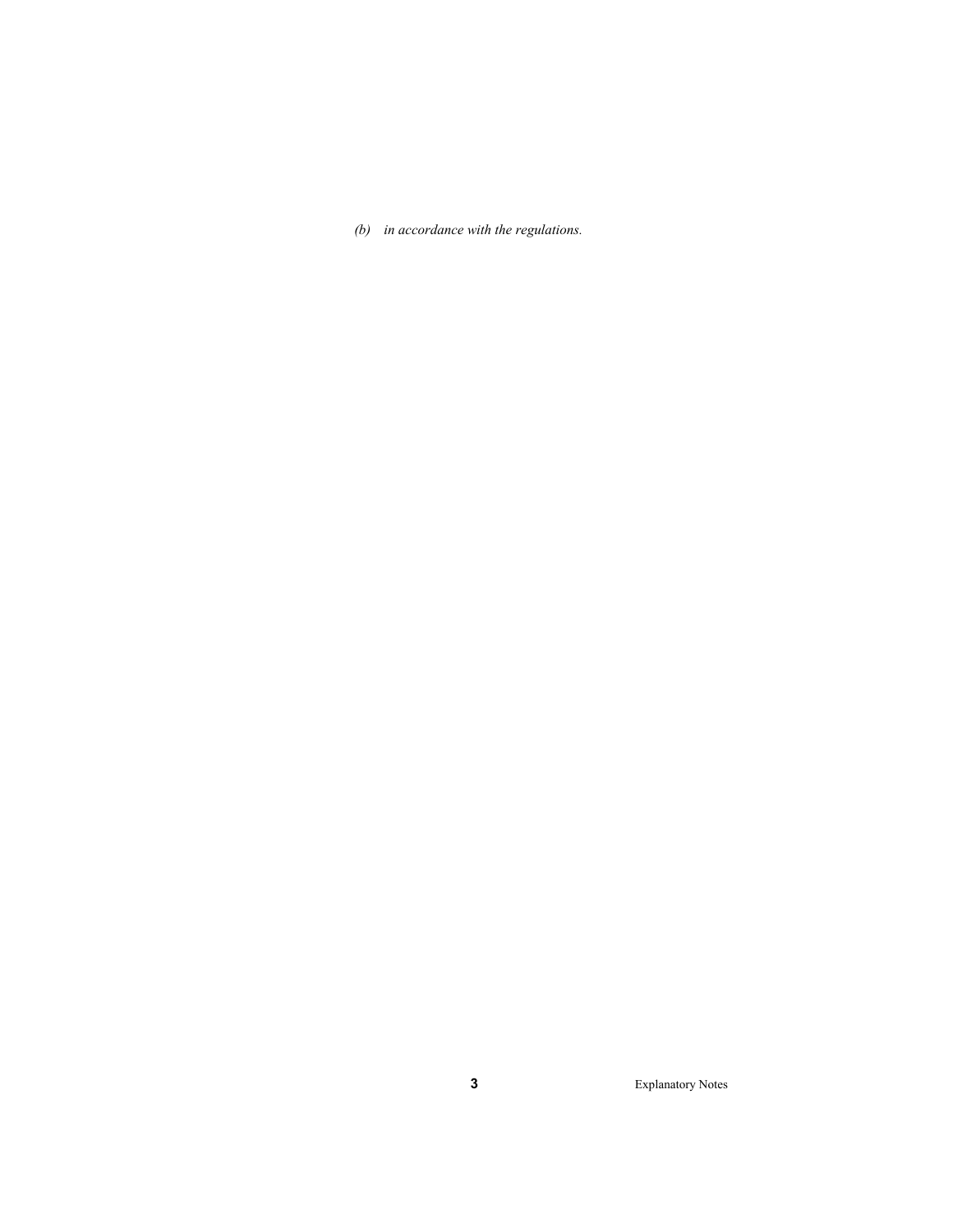# **Owners and operators**

**90.29** No owner or operator of a place where the smoking or vaping of cannabis is prohibited under this Act may permit a person to smoke or vape cannabis in that place.

### **(4) Section 16 is amended by adding the following after the new section 106:**

#### **Evidence of cannabis**

**106.1** In a prosecution under section 90.04, 90.24, 90.25, 90.26 or 90.28, evidence

- (a) that a substance had an odour of cannabis, or
- (b) that a substance appeared to be labelled or packaged as cannabis

is, in the absence of evidence to the contrary, sufficient to establish that the substance was cannabis.

# **(5) Section 17 is amended by adding the following after clause (b):**

- **(c) in subsection (3)(a)** 
	- **(i) in subclause (i) by adding** "or 90.23, as the case may be," **after** "section 81";
	- **(ii) in subclause (ii) by striking out** "under section 81";
- **(d) in subsections (4) and (5) by striking out** "under section 81" **wherever it occurs.**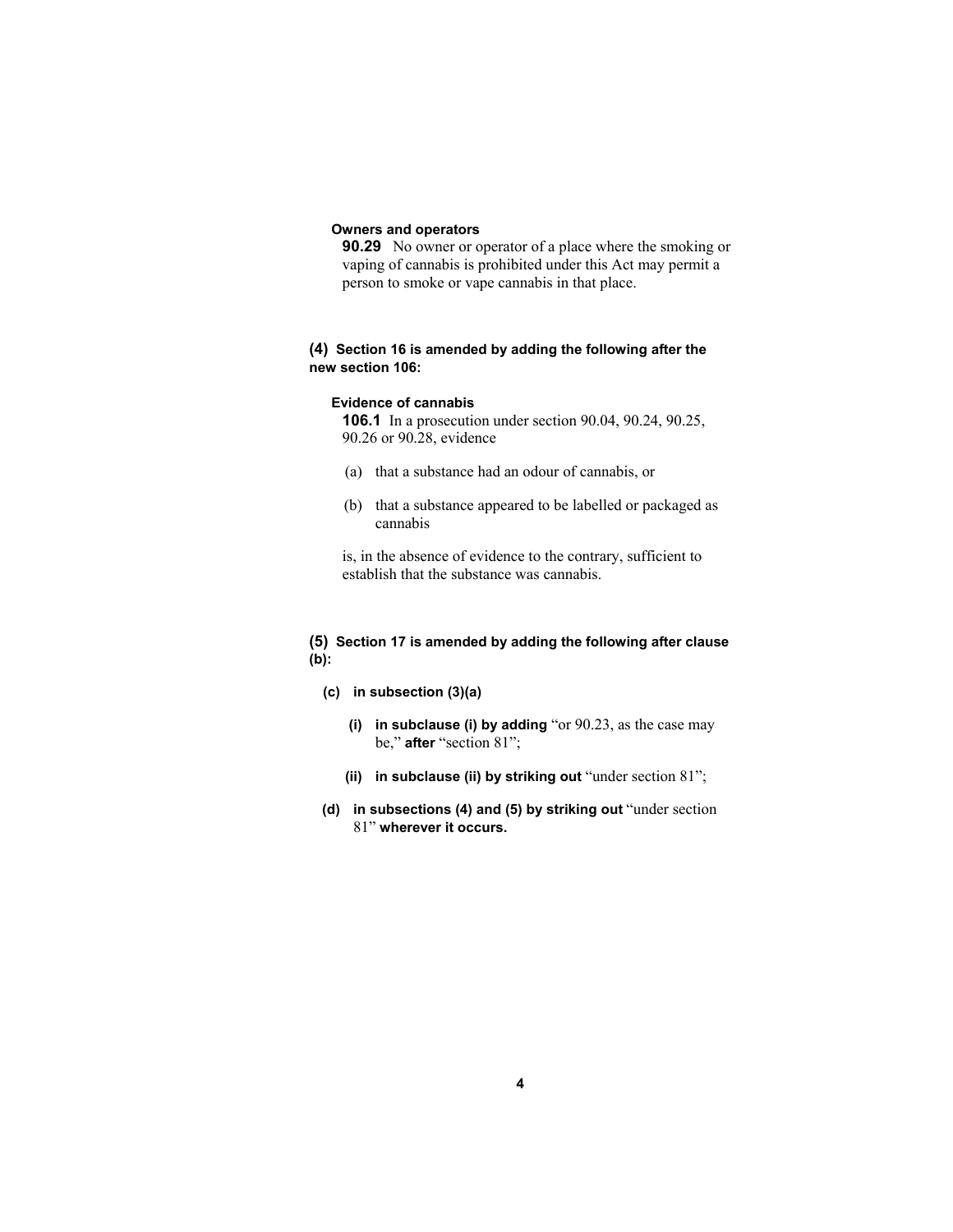(4) Evidence of cannabis.

(5) Section 107 of the Gaming and Liquor Act presently reads in part:

*(3) Following a seizure of a vehicle under subsection (2), the peace officer must, within a reasonable time,* 

- *(a) provide a justice with an affidavit* 
	- *(i) stating that the peace officer has reason to believe that a person committed an offence under section 81 while being an occupant or in charge of the vehicle that was seized, and*
	- *(ii) stating the name of the person alleged to have committed an offence under section 81,*
- *or*
- *(b) return the vehicle to the person from whom it was seized.*

*(4) A justice, on receipt of an affidavit under subsection (3), may order that the affidavit be served on the person referred to in*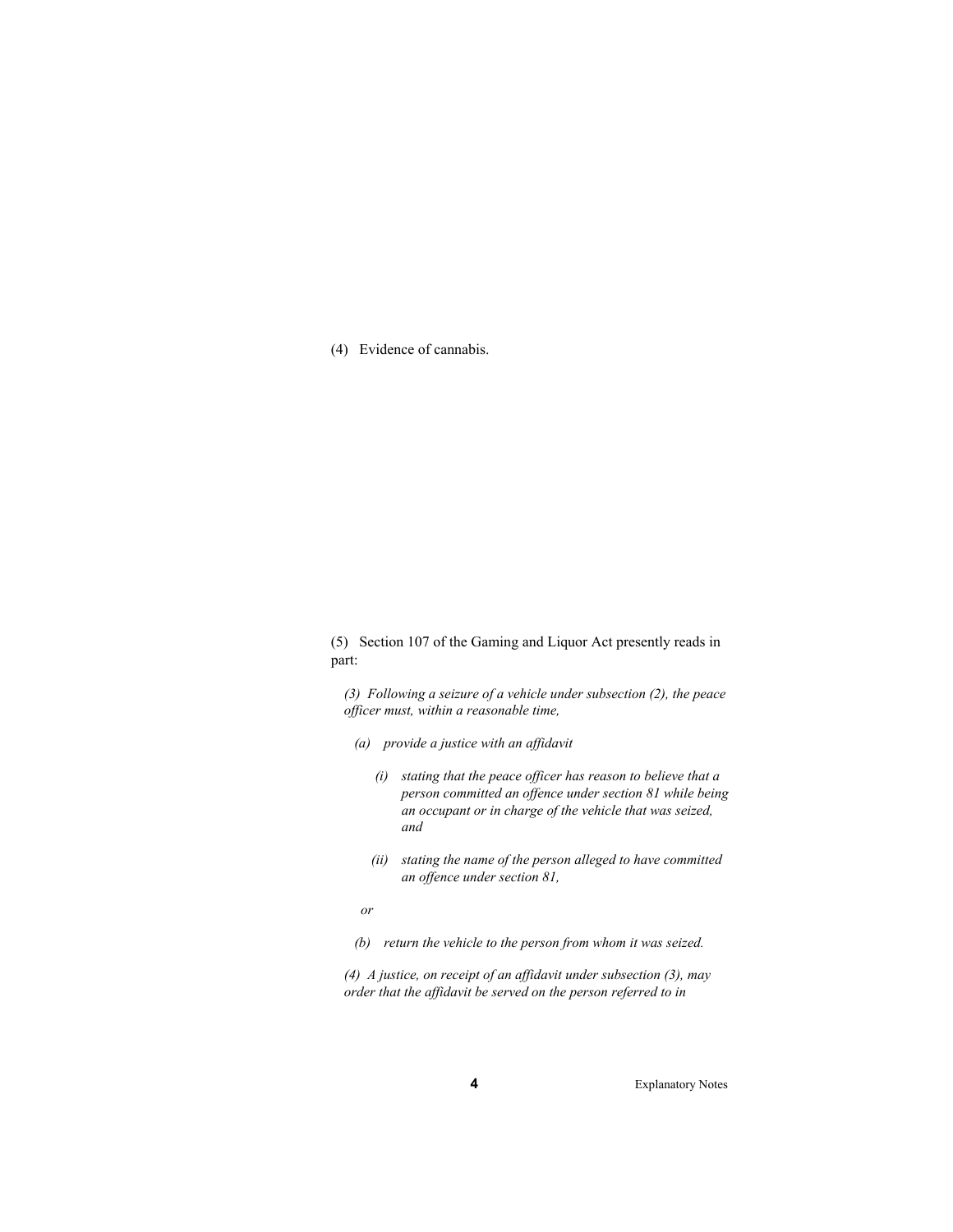#### **(6) Section 23 is amended by adding the following after the new section 114.1:**

#### **Disposition of returned or unsaleable cannabis**

**114.2(1)** The Commission may destroy or otherwise dispose of cannabis

- (a) that is returned to the Commission by a licensee or other purchaser, or
- (b) that the Commission determines to be unsaleable.

**(2)** The Commission may direct a cannabis licensee to destroy or otherwise dispose of cannabis purchased from the Commission if the Commission is satisfied that the cannabis is unsaleable.

# **(7) Section 24(a) is repealed and the following is substituted:**

**(a) by adding** ", 90.03, 90.04, 90.05, 90.06, 90.08, 90.14, 90.15, 90.16, 90.18, 90.19, 90.2, 90.21, 90.22, 90.23, 90.24, 90.25, 90.26, 90.27, 90.28, 90.29" **after** "90";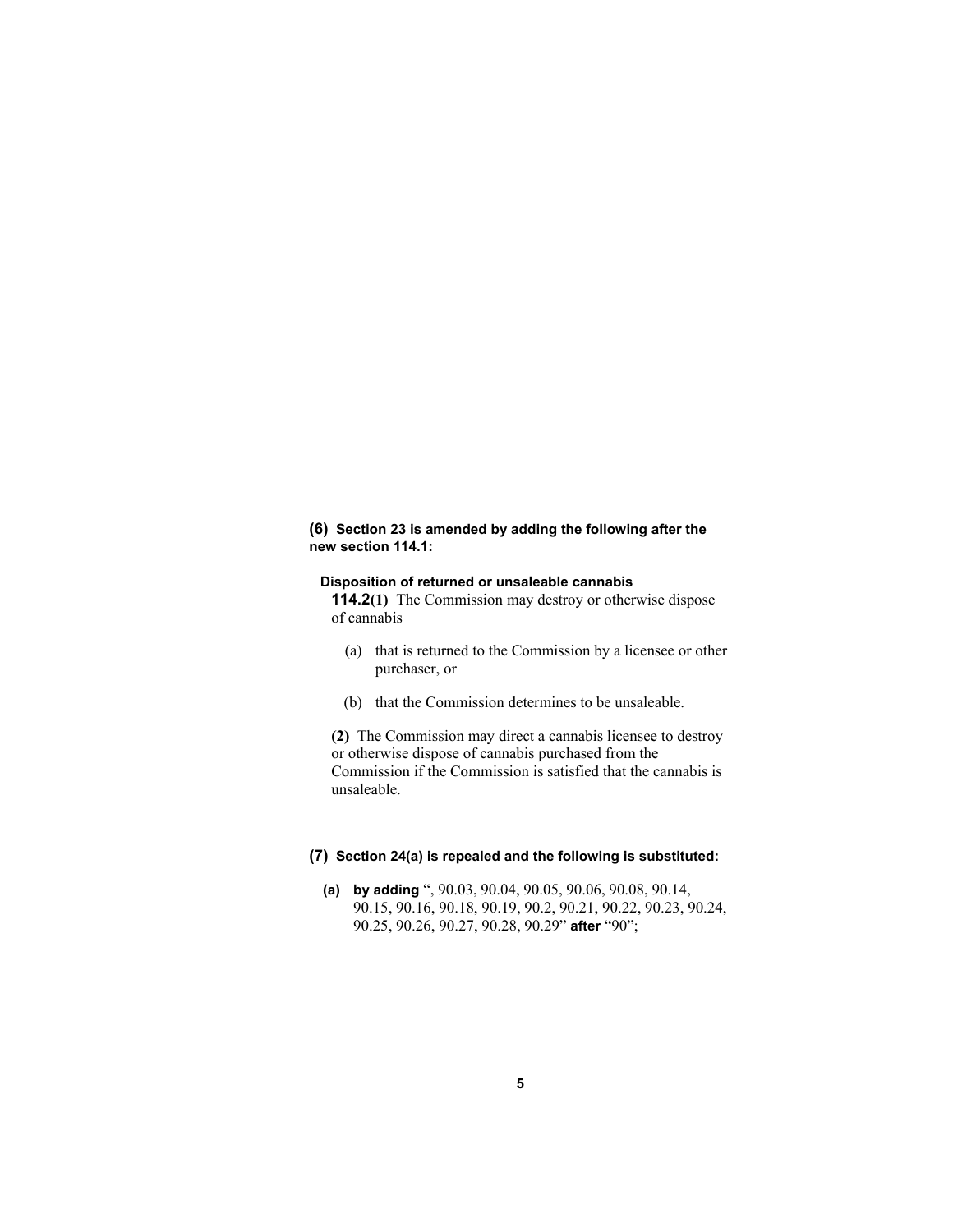*subsection (3)(a)(ii) and set down a date to hear the matter and may order that the vehicle be* 

- *(a) retained by the Crown until final disposition of the charge under section 81, or*
- *(b) returned to the person from whom it was seized.*

*(5) If a vehicle is returned under subsection (4)(b), the justice may order the person to whom it is returned* 

- *(a) to hold it as bailee for the Crown until final disposition of the charge under section 81, and*
- *(b) to produce it if it is required with respect to proceedings related to the charge under section 81.*
- (6) Disposition of returned or unsaleable cannabis.

(7) Section 24 presently reads in part:

*24 Section 116 is amended* 

 *(a) by adding ", 90.03, 90.04, 90.05, 90.06, 90.08, 90.14, 90.15, 90.16, 90.18, 90.19, 90.2, 90.21, 90.22, 90.23, 90.24, 90.25, 90.26, 90.27, 90.28" after "90";*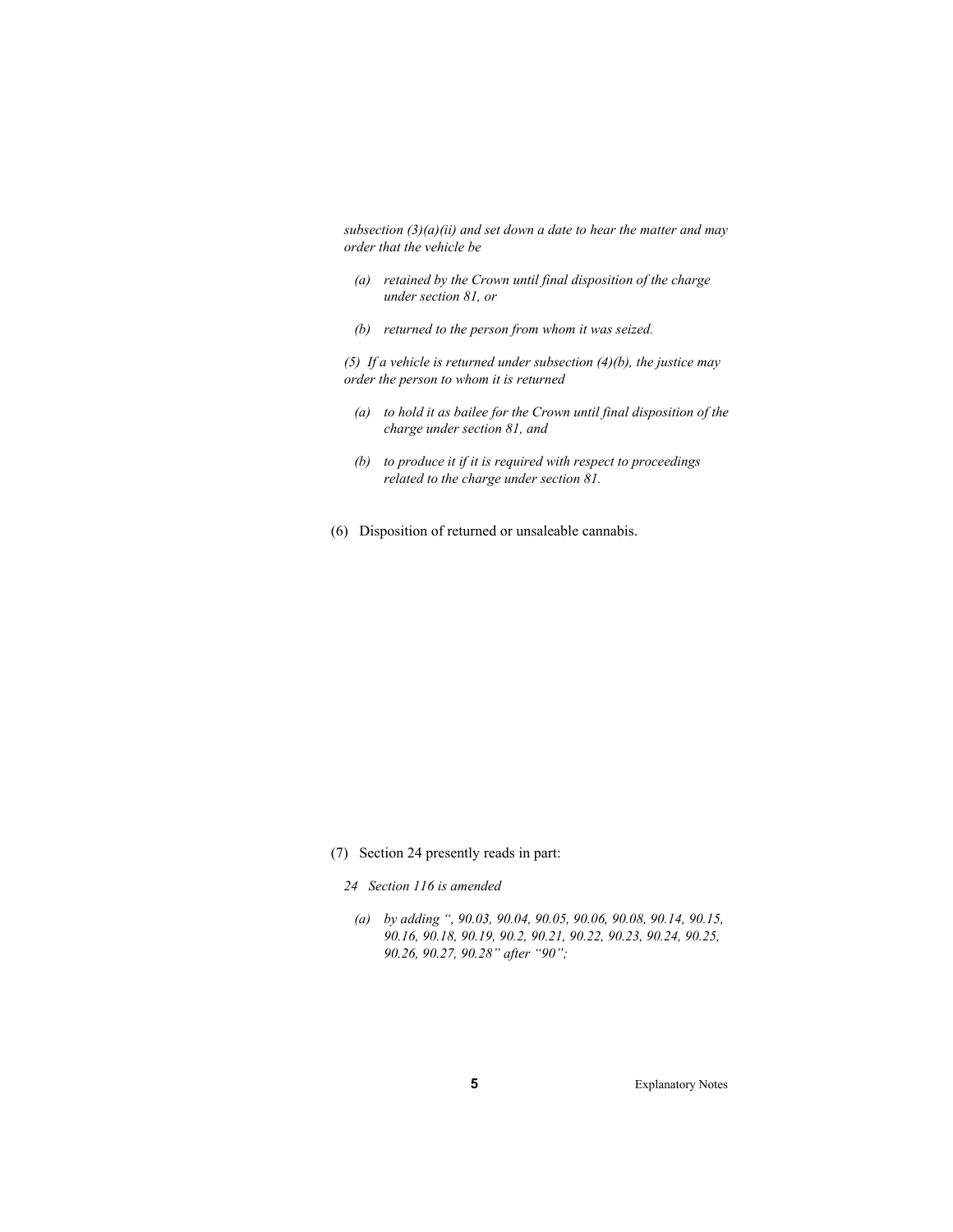#### **(8) Section 27 is amended**

- **(a) in the portion preceding clause (a) by striking out** "Section 129" **and substituting** "Section 129(1)";
- **(b) in clause (g) by adding the following after the new section 129(1)(q.5):**
- (q.6) for the purposes of section 90.09(3), respecting the circumstances in which and the terms and conditions on which the board may issue a cannabis licence that authorizes the sale of cannabis in a location where things other than cannabis accessories or prescribed things are sold;
- **(c) in clause (i)**

### **(i) by repealing the new section 129(1)(x.1) and substituting the following:**

 (x.1) respecting the import, distribution, transport, giving, growing, possession, storage and use of cannabis;

#### **(ii) by repealing the new section 129(1)(x.5) and substituting the following:**

 (x.5) respecting the purchase, sale, advertising, display, packaging, promotion and labelling of cannabis and cannabis accessories;

**(9) Section 29 is amended by striking out** "Fair Trading Act" **and substituting** "Consumer Protection Act".

#### **Gaming and Liquor Act**

**Amends RSA 2000 cG-1** 

**2(1) The** *Gaming and Liquor Act* **is amended by this section.**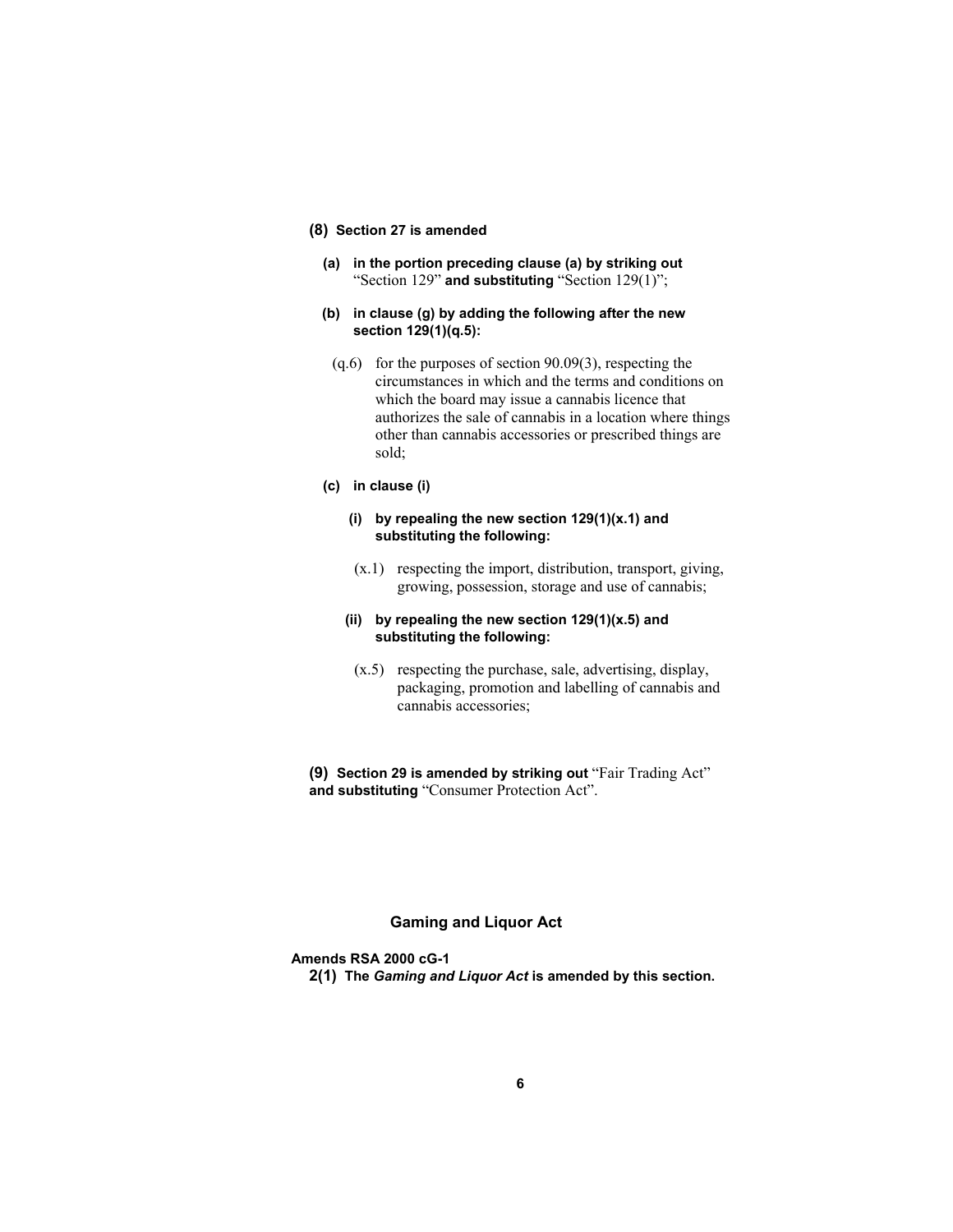- (8) Section 27 presently reads in part:
	- *27 Section 129 is amended*
	- *(g) by adding the following after clause (q):*
	- *(q.5) respecting requirements for premises described in a cannabis licence, including, without limitation, design requirements and minimum distances that must be maintained between the licensed premises and other premises;*
	- *(i) by adding the following after clause (x):*
	- *(x.1) respecting the display, import, distribution, purchase, sale, transport, giving, growing, possession, storage and use of cannabis;*
	- *(x.5) respecting advertising, packaging, promotion and labelling of cannabis;*

(9) Section 29 presently reads in part:

*29 The following provisions are amended by striking out "Gaming and Liquor Act" wherever it occurs and substituting "Gaming, Liquor and Cannabis Act":* 

*Fair Trading Act 103(2)(a)* 

# **Gaming and Liquor Act**

**2**(1) Amends chapter G-1 of the Revised Statutes of Alberta 2000.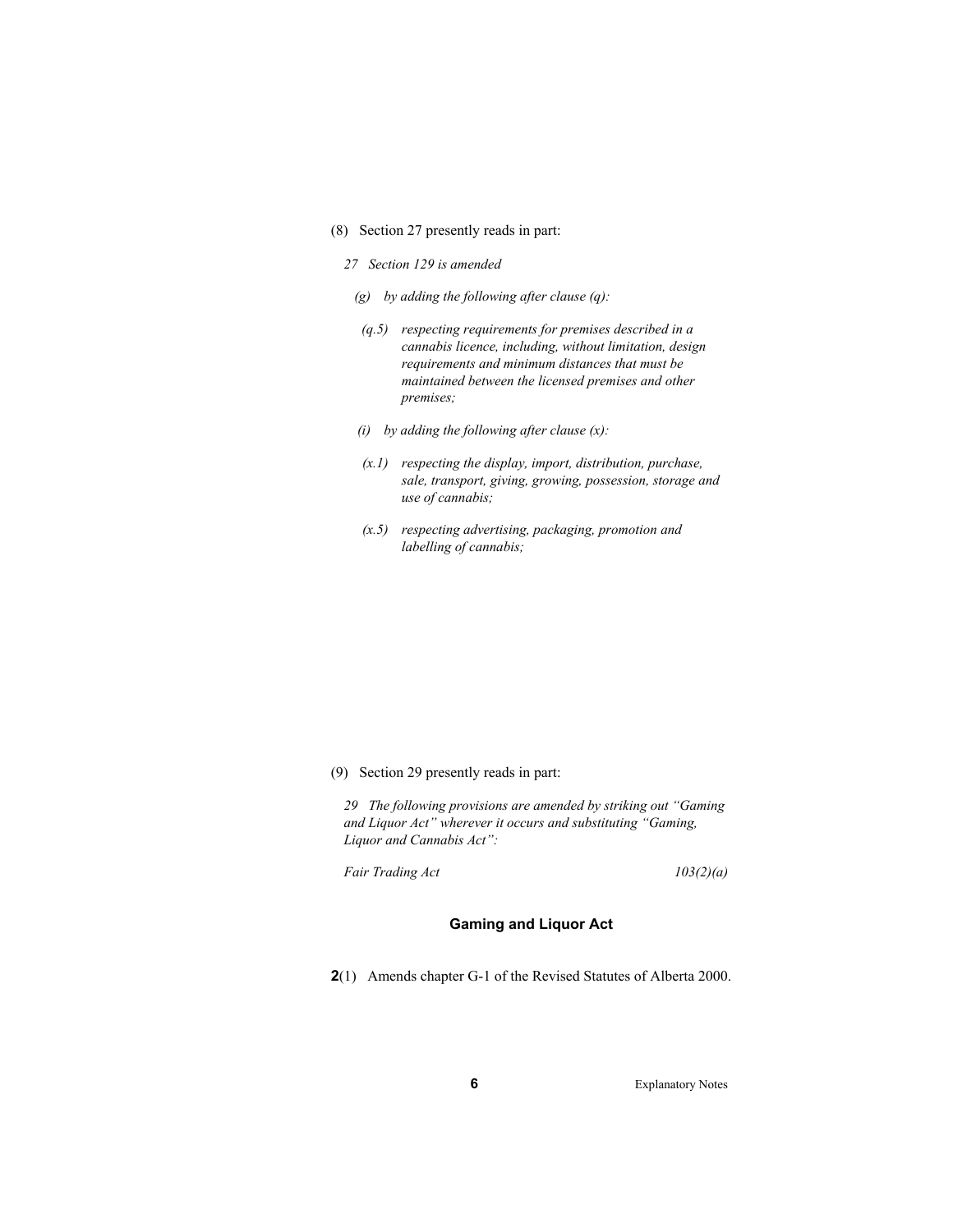#### **(2) Section 1(1) is amended**

- **(a) in clause (d) by striking out** "Alberta Gaming and Liquor Commission" **and substituting** "Alberta Gaming, Liquor and Cannabis Commission";
- **(b) in clause (ee) by striking out** "section 129(1)(s)" **and substituting** "section 129(1)(r)".

**(3) The Part 1 heading is repealed and the following is substituted:**

#### **Part 1 Alberta Gaming, Liquor and Cannabis Commission**

**(4) Section 2 is amended by striking out** "Alberta Gaming and Liquor Commission" **and substituting** "Alberta Gaming, Liquor and Cannabis Commission".

**(5) Section 9(1)(a) is amended by striking out** "7" **and substituting** "9".

#### **(6) Section 9.1 is amended**

- **(a) in subsection (1) by striking out** "9" **and substituting** " $10$ ";
- **(b) in subsection (2) by striking out** "9-year" **and**  substituting "10-year".
- **(7) The following is added after section 9.1:**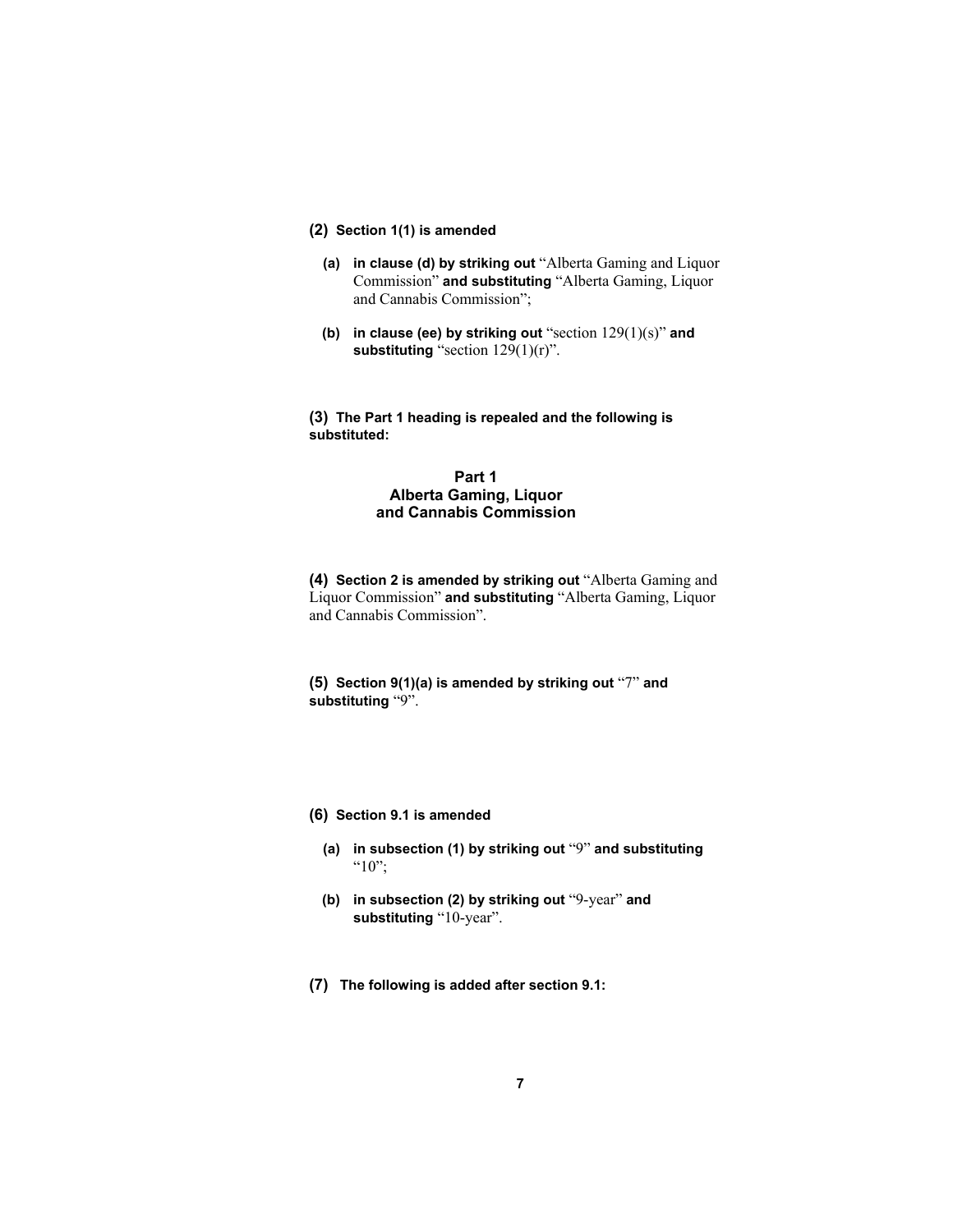# (2) Section 1(1) presently reads in part:

#### *(1) In this Act,*

- *(d) "Commission" means the Alberta Gaming and Liquor Commission continued under this Act;*
- *(ee) "stadium bylaws" means bylaws passed by a municipality that are referred to in section 129(1)(s);*
- (3) The Part 1 heading presently reads:

*Part 1 Alberta Gaming and Liquor Commission* 

(4) Section 2 presently reads:

*2 The Alberta Liquor Control Board is continued as a corporation called the "Alberta Gaming and Liquor Commission".* 

#### (5) Section  $9(1)(a)$  presently reads:

- *9(1) The board of the Commission consists of*
- *(a) not more than 7 members appointed by the Lieutenant Governor in Council, and*

(6) Section 9.1 presently reads:

*9.1(1) No person shall serve as a member of the board for more than 9 years.* 

*(2) The 9-year maximum established by subsection (1) does not apply in respect of the chief executive officer's service as a member.* 

(7) Continuing to hold office.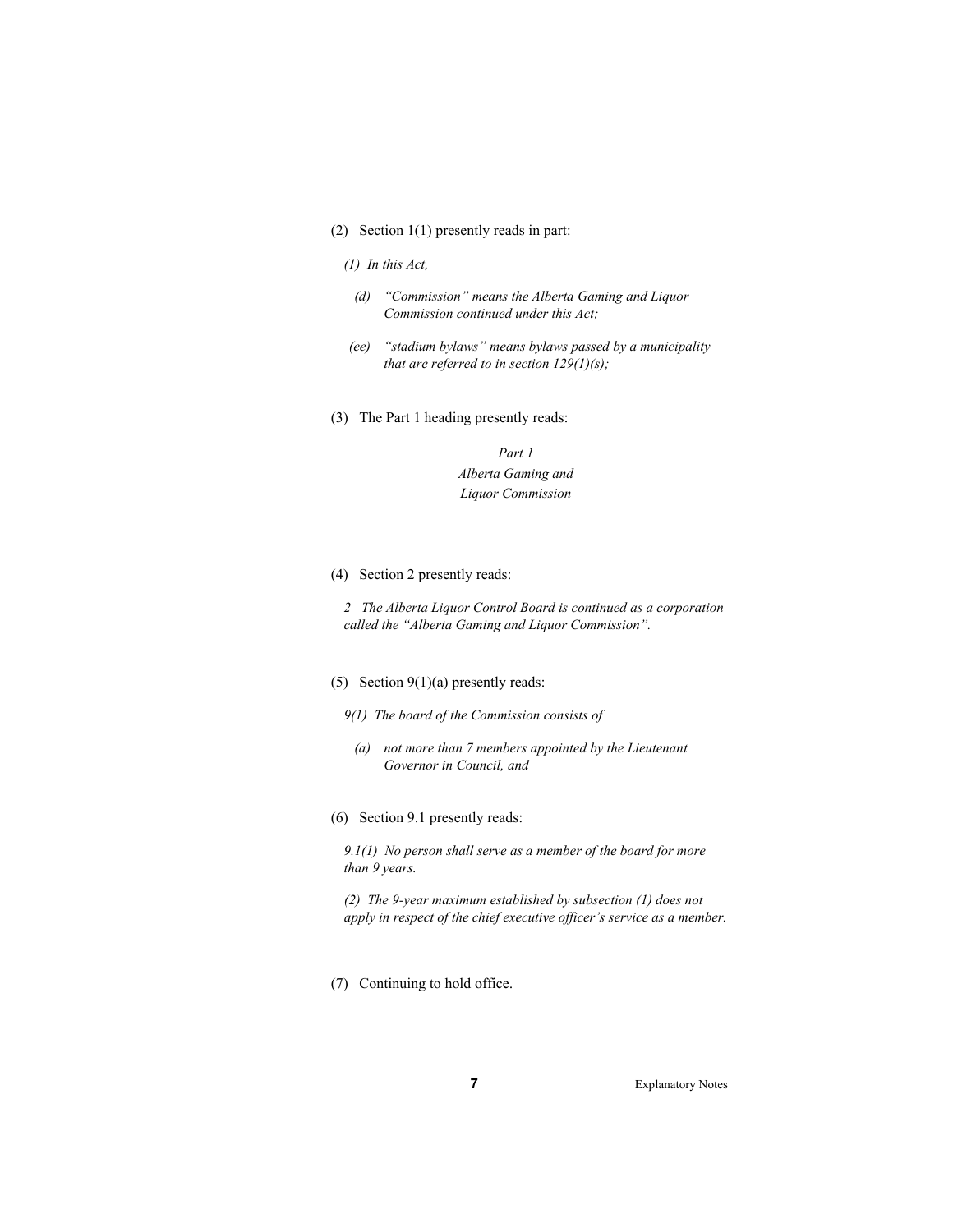#### **Continuing to hold office**

**9.2** Despite section 9.1 or the term of office for which a member of the board is appointed, after the expiry of the 10 years referred to in section 9.1(1) or of the member's term of office the member continues to hold office until the member is reappointed, a successor is appointed or a period of 3 months has elapsed, whichever occurs first.

#### **(8) Section 34 is repealed and the following is substituted:**

#### **Freedom of Information and Protection of Privacy Act**

**34** For the purposes of section 16(1)(b) of the *Freedom of Information and Protection of Privacy Act*, the following information in the custody or under the control of the Commission is deemed to have been supplied to the Commission in confidence:

- (a) information obtained by the Commission before, on or after the coming into force of this section relating to the Commission's acquisition or sale of cannabis;
- (b) information obtained by the Commission before, on or after the coming into force of this section relating to the Commission's acquisition or sale of liquor.

**(9) Section 73(1) and (2) are amended by striking out** "may" **and substituting** "may, except as permitted under the board policies,".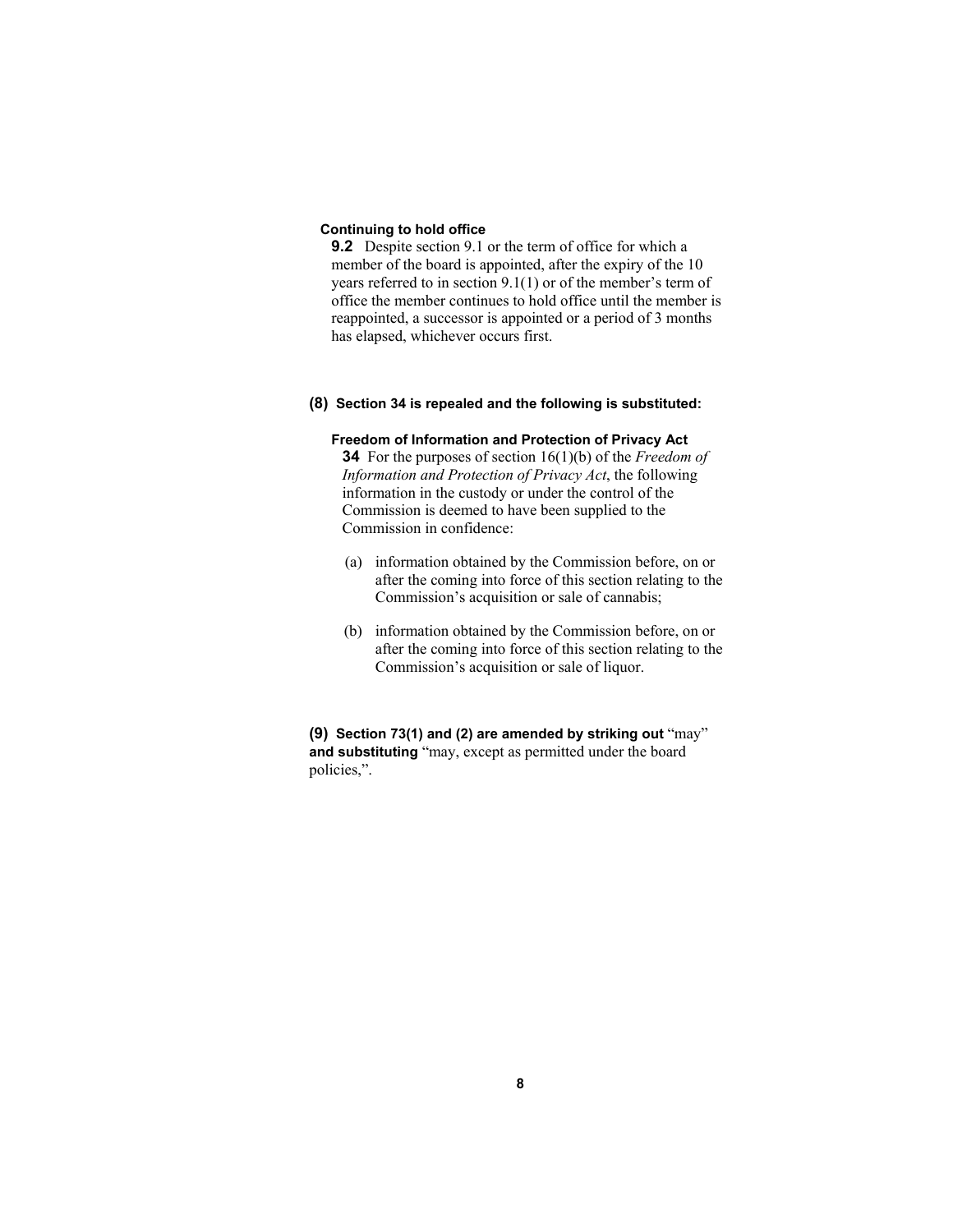#### (8) Section 34 presently reads:

*34(1) In this section, "liquor information" means information obtained by the Commission before, on or after the coming into force of this section relating to the Commission's acquisition or sale of liquor.* 

*(2) For the purposes of section 16(1)(b) of the Freedom of Information and Protection of Privacy Act, liquor information in the custody or under the control of the Commission is deemed to have been supplied to the Commission in confidence.* 

#### (9) Section 73 presently reads:

*73(1) No liquor licensee or employee or agent of a liquor licensee or any other person may* 

- *(a) mix or permit to be mixed with any liquor that is in the possession of a liquor licensee any drug or any form of methyl alcohol or any crude, unrectified or impure form of ethyl alcohol or any other deleterious substance or liquid, or*
- *(b) blend or permit to be blended one type or brand of liquor with another type or brand of liquor that is in the possession of a liquor licensee by exchanging or combining the contents of one container with those of another container except when using an automatic dispensing device approved by the Commission.*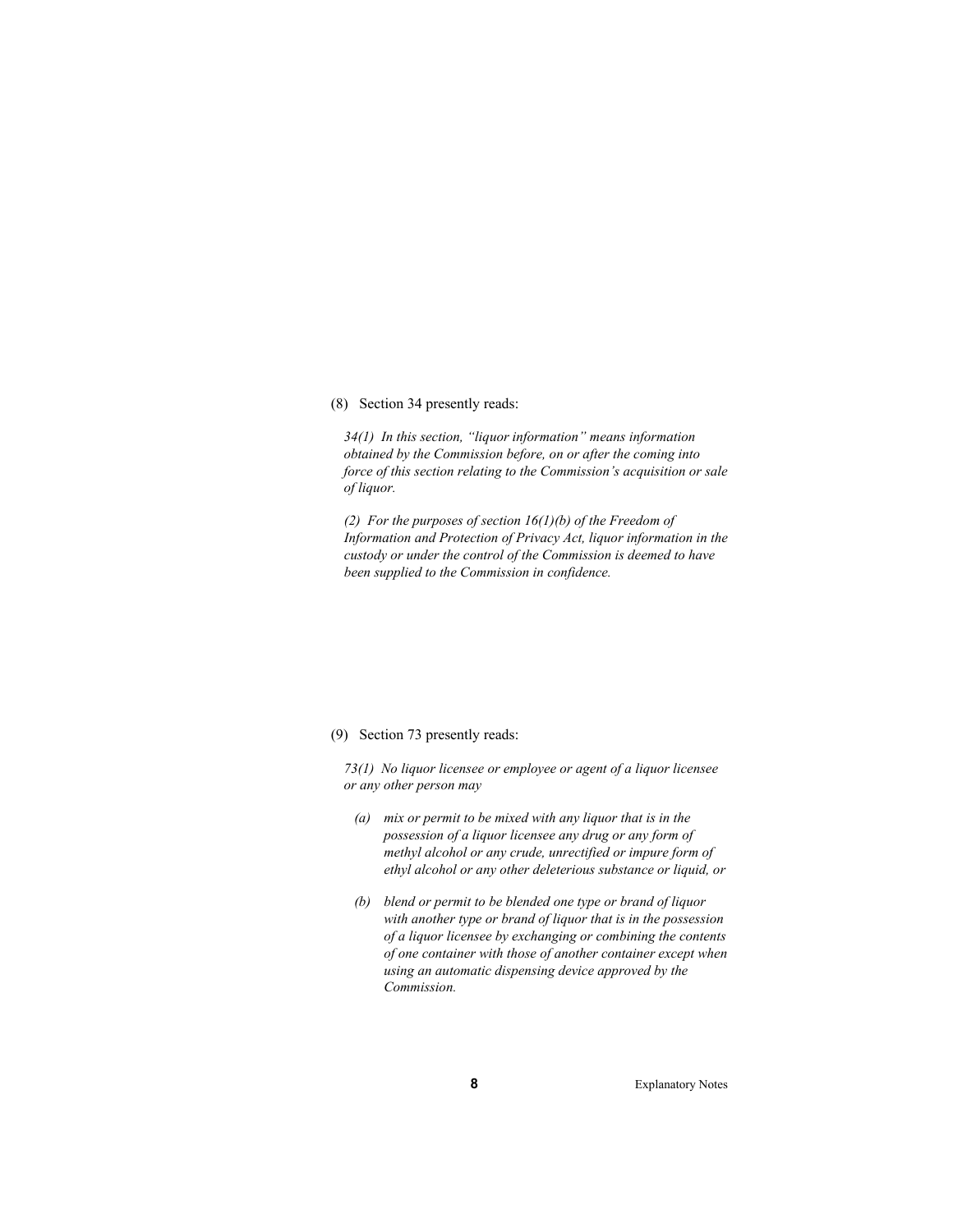#### **(10) Section 86(1) is repealed and the following is substituted:**

#### **Adults**

**86(1)** An adult may make wine, cider and beer, up to a quantity permitted under the regulations, in a premises licensed for that purpose or in the adult's residence.

#### **(11) Section 91 is amended**

# **(a) by repealing subsection (1)(f) and substituting the following:**

 (f) a licensee or registrant has committed any act that is contrary to the public interest or that detracts from the integrity with which activities authorized by the licence are to be conducted in Alberta.

# **(b) by repealing subsection (2)(c) and substituting the following:**

- (c) impose a fine of not more than
	- (i) \$1 000 000 in a case where a person has failed to comply with this Act or an enactment or bylaw referred to in subsection  $(1)(b)$  or  $(c)$  or has been charged with or convicted of an offence referred to in subsection  $(1)(d)$  or  $(e)$ , or
	- (ii) \$200 000 in any other case,

 and refuse to issue or reinstate a licence or a registration until the fine is paid;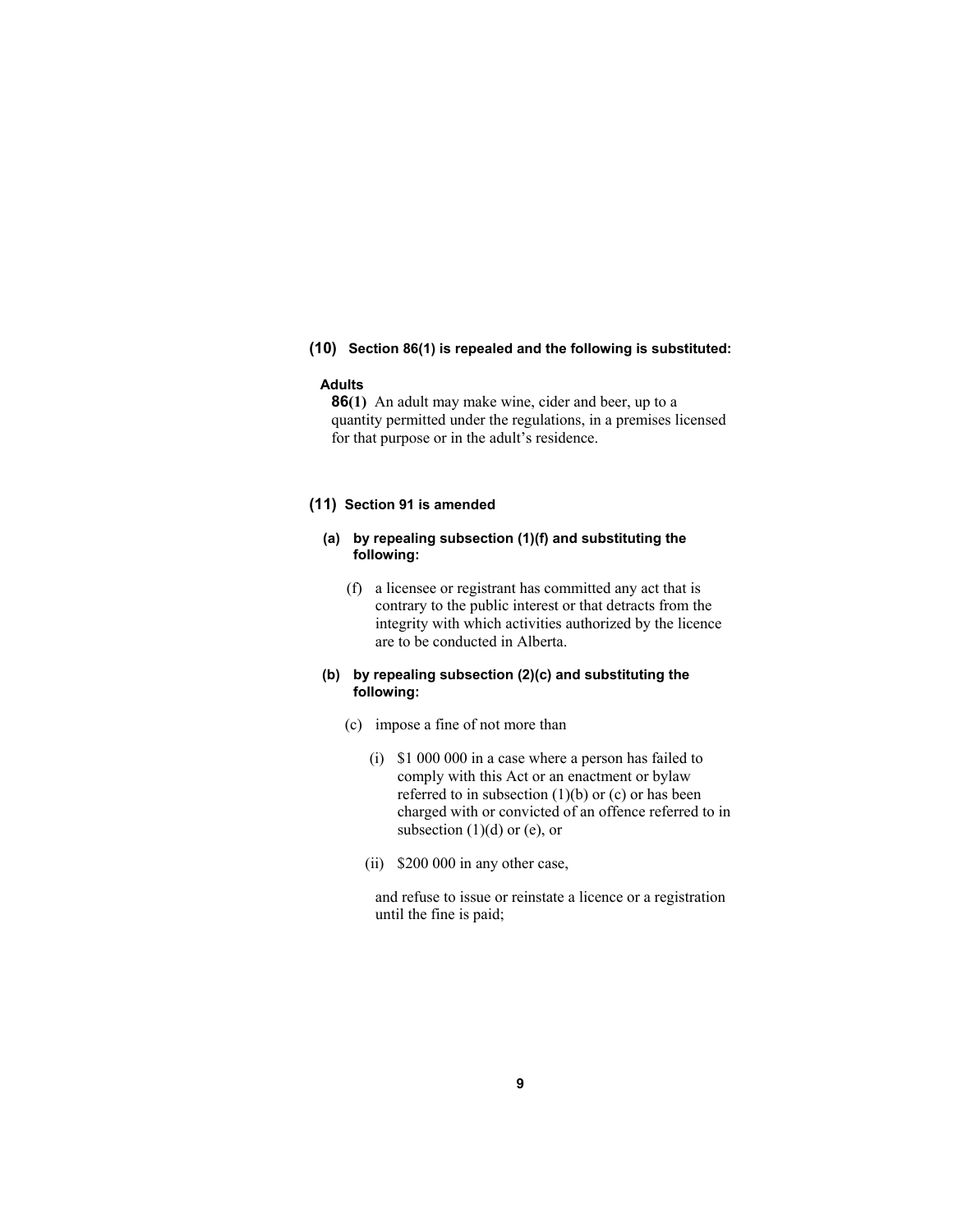*(2) No liquor licensee or employee or agent of a liquor licensee may add water or any other liquid or permit water or any other liquid to be added to any liquor sold or given to a customer so as to reduce the percentage of alcohol by volume without the knowledge and consent of the customer.* 

# (10) Section 86(1) presently reads:

*86(1) An adult may make, in the adult's residence, wine, cider and beer up to a quantity permitted under the regulations.* 

#### (11) Section 91 presently reads in part:

*91(1) The board may do any one or more of the things referred to in subsection (2) if the board is of the opinion that* 

- *(b) a liquor licensee has failed to comply with stadium bylaws;*
- *(c) a licensee has failed with respect to licensed premises or a licensed facility to comply with the Safety Codes Act, orders under the Public Health Act or any municipal bylaw;*
- *(f) a licensee or registrant has committed any act that is contrary to the public interest or that detracts from the integrity with which gaming activities or provincial lotteries are to be conducted in Alberta.*

*(2) If subsection (1) applies, the board may, by order, with respect to a licensee or registrant, do any one or more of the following, with or without a hearing:* 

 *(c) impose a fine of not more than \$200 000 and refuse to issue or reinstate a licence or a registration until the fine is paid;*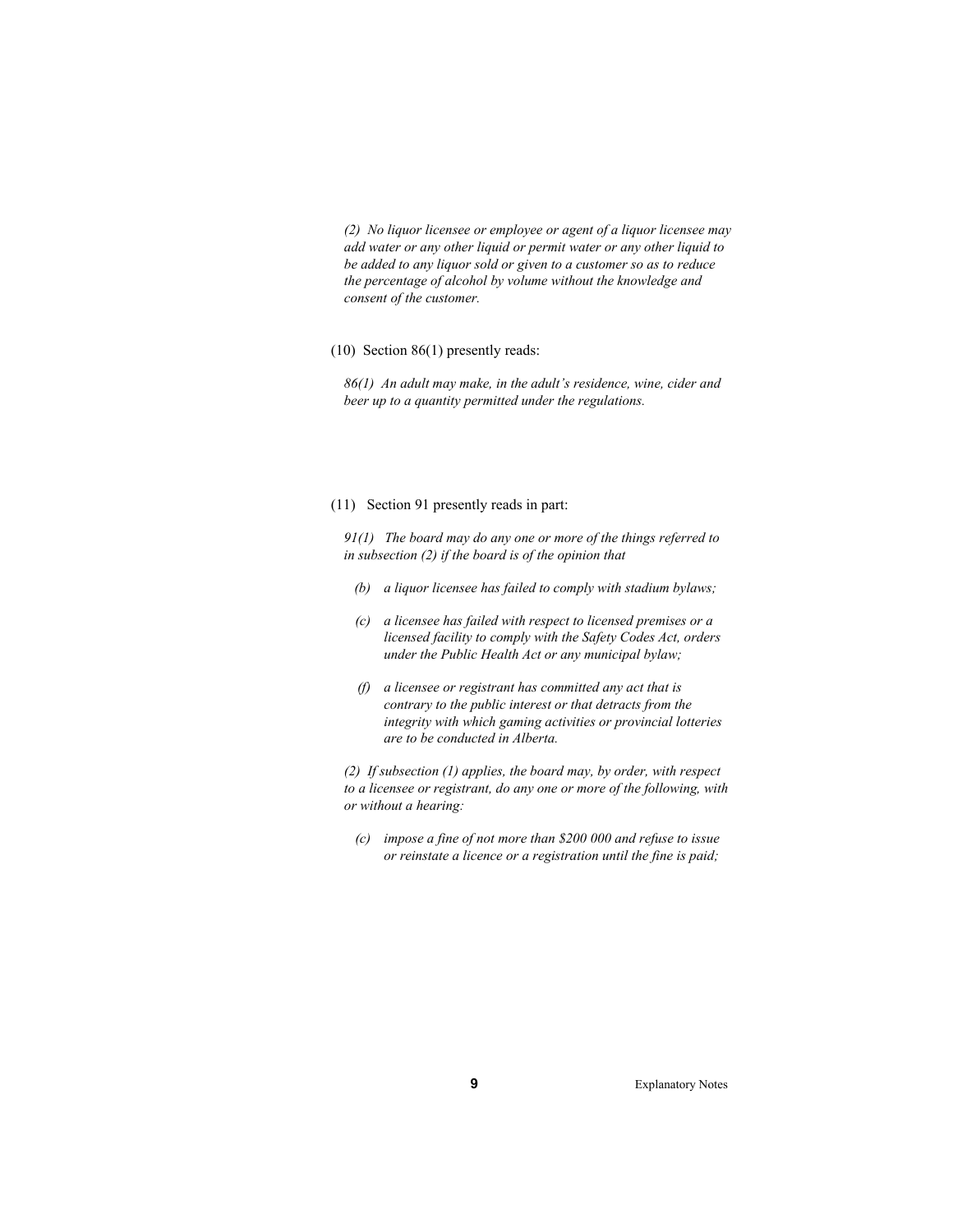**(12) Section 94(6) is amended by striking out** "60" **and substituting** "120".

#### **Consequential and Related Amendments**

**Amends RSA 2000 cC-23** 

**3 The** *Conflicts of Interest Act* **is amended in Part 3 of the Schedule by striking out** "Alberta Gaming and Liquor Commission" **and substituting** "Alberta Gaming, Liquor and Cannabis Commission".

#### **Amends RSA 2000 cC-29**

**4 The** *Corrections Act* **is amended in section 1(c.1) by adding the following after subclause (i):**

(i.1) cannabis,

# **Amends SA 2006 cD-17**

**5 The** *Drug-endangered Children Act* **is amended in section** 

**1(1)(g) by adding** "other than in accordance with an Act of Alberta or Canada" **after** "hydroponically".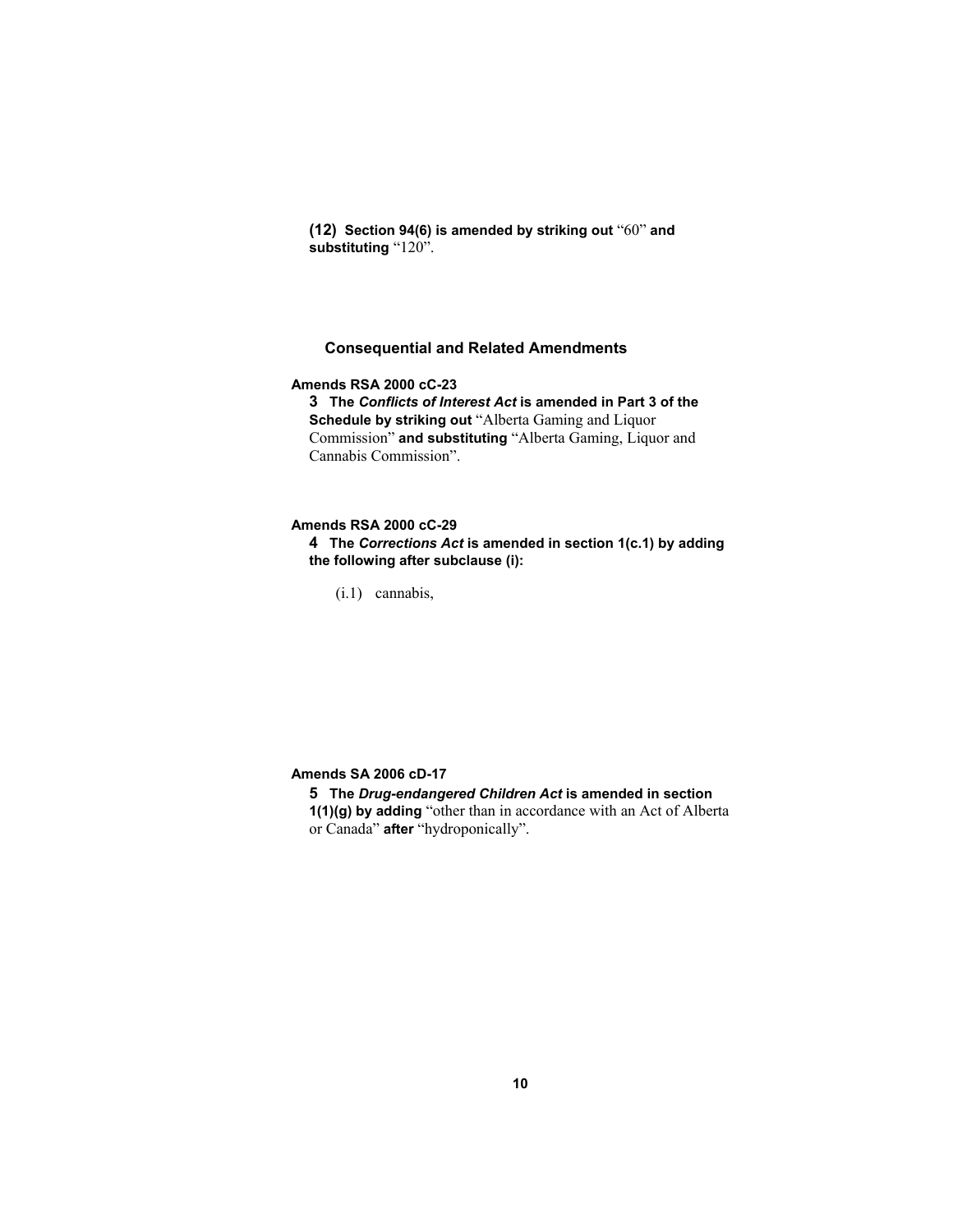(12) Section 94(6) presently reads:

*(6) Within 60 days after receiving an application, the board must conduct a hearing and give the applicant an opportunity to make representations to the board.* 

# **Consequential and Related Amendments**

**3** Amends chapter C-23 of the Revised Statutes of Alberta 2000. Part 3 of the Schedule presently reads in part: *Board of the Alberta Gaming and Liquor Commission* 

**4** Amends chapter C-29 of the Revised Statutes of Alberta 2000. Section 1 presently reads in part:

- *1 In this Act,*
- *(c.1) "illicit drug" means* 
	- *(i) alcohol,*
	- *(ii) a controlled substance and an analogue, as defined in the Controlled Drugs and Substances Act (Canada), and*
	- *(iii) any other substance designated by the regulations;*

**5** Amends chapter D-17 of the Statutes of Alberta, 2006. Section 1(1) presently reads in part:

- *1(1) In this Act,*
- *(g) "indoor cannabis grow operation" means a place or premises where cannabis is grown either in soil or hydroponically;*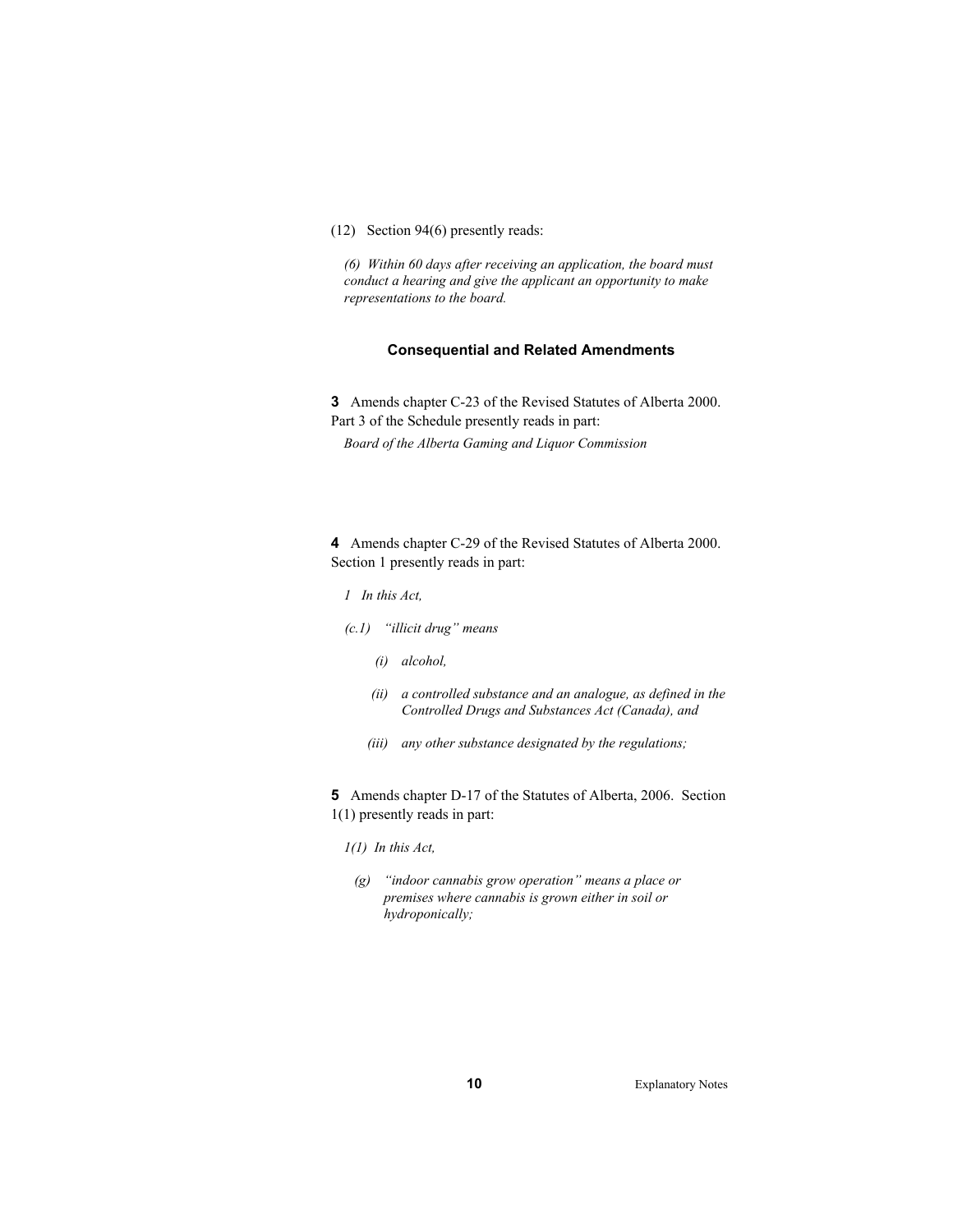**Amends SA 2005 cP-27.5** 

**6 The** *Protection of Children Abusing Drugs Act* **is amended in section 1(1)(e) by striking out** "alcohol or a substance" **and substituting** "alcohol, cannabis or a substance".

**Amends SA 2016 cR-8.5** 

**7 The** *Reform of Agencies, Boards and Commissions Compensation Act* **is amended in the Schedule by striking out** "Alberta Gaming and Liquor Commission" **and substituting** "Alberta Gaming, Liquor and Cannabis Commission".

# **Coming into Force**

**8 This Act comes into force on Proclamation.**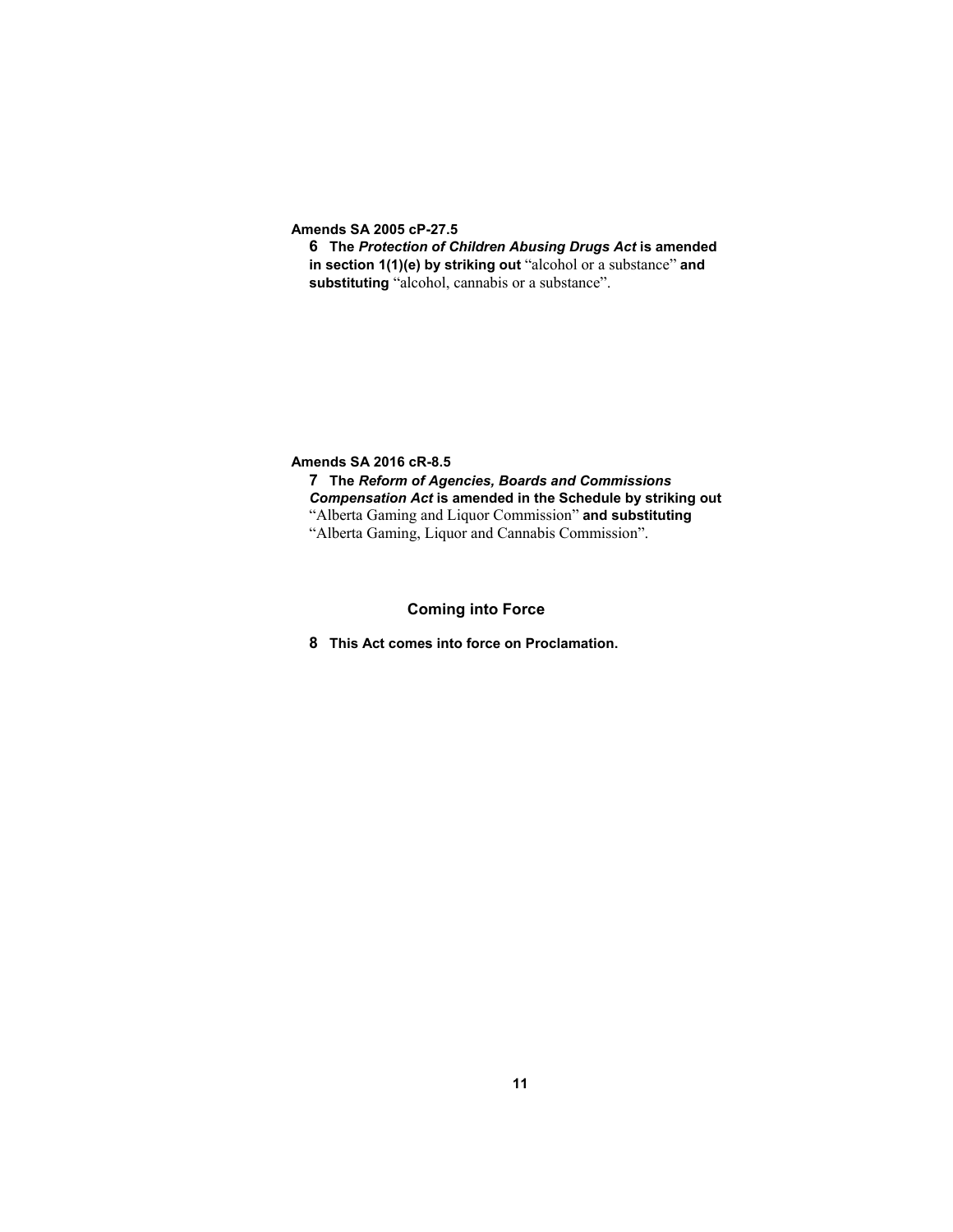**6** Amends chapter P-27.5 of the Statutes of Alberta, 2005. Section 1(1) presently reads in part:

*1(1) In this Act,* 

- *(e) "drug" means alcohol or a substance,* 
	- *(i) whose use is controlled by law, or*
	- *(ii) that is used by the child in a manner that is not intended by the manufacturer of the substance, other than a tobacco product;*

**7** Amends chapter R-8.5 of the Statutes of Alberta, 2016. The Schedule presently reads in part:

*Alberta Gaming and Liquor Commission* 

# **Coming into Force**

**8** Coming into force.